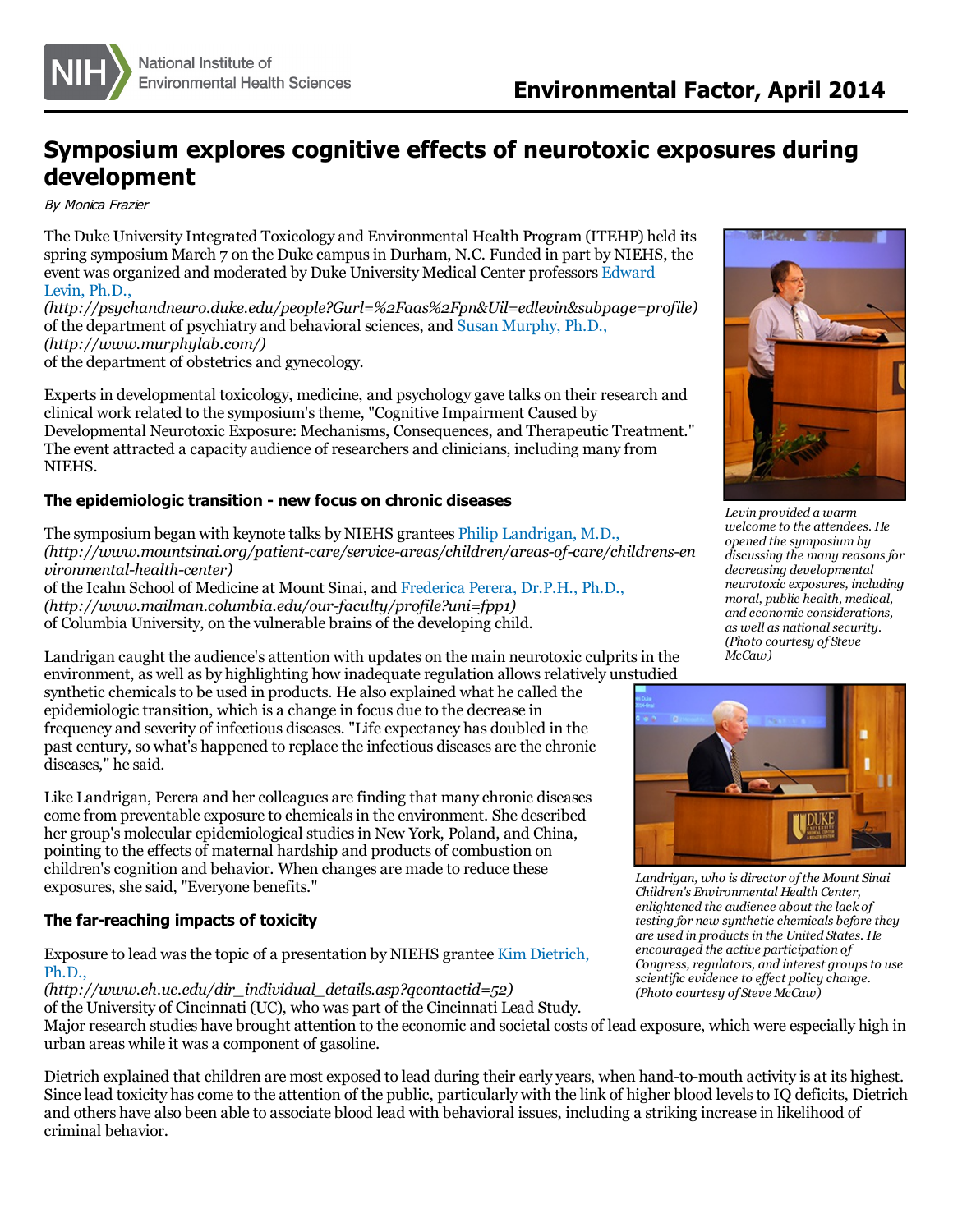## Duke psychologist Scott [Kollins,](http://www.dibs.duke.edu/research/profiles/129-scott-kollins) Ph.D.,

### *(http://www.dibs.duke.edu/research/profiles/129-scott-kollins)*

then talked about the attention deficit-hyperactivity disorder (ADHD) phenotype, pointing to the mass of chemicals whose effects are largely unknown, but appear linked to the dramatic increase in ADHD diagnoses.

Talkscontinued after lunch with a focus on pesticides, nicotine, and manganese exposures. Levin opened the afternoon session with his talk on the cognitive effects of developmental exposure to pesticides and nicotine in rat and zebrafish models.

### [Theodore](http://pharmacology.mc.duke.edu/faculty/slotkin.html) Slotkin, Ph.D.,

*(http://pharmacology.mc.duke.edu/faculty/slotkin.html)*

also of Duke, described hisfindingsthat prenatal nicotine exposure predisposesthe brain to nicotine addiction in adolescence. "Smoking during pregnancy isthe cause of transgenerational addiction," Slotkin argued.

Concluding the day of talks was a presentation by UC researcher Charles [Vorhees,](http://www.med.uc.edu/neurology/contact/directory/profiles.aspx?epersonID=vorheecv) Ph.D., *(http://www.med.uc.edu/neurology/contact/directory/profiles.aspx?epersonID=vorheecv)* on cognitive and behavioral effects of developmental exposure to manganese and stressin rats. Vorheescomparesthe responses of normal and treated ratsin swimming tests, using the Cincinnati Water Maze (see [story](http://www.niehs.nih.gov/news/newsletter/2012/10/science-neurotox/index.htm)).

Despite progressin understanding the detrimental effects of chemical exposures, symposium speakers agreed that scientists, clinicians, policymakers, and the general public continue to have much work to do, to fully understand the extent of the cognitive effects from past and present exposures, and, most importantly, prevent risky toxicants from being introduced into the environment in the future.

The symposium was co-sponsored by the Duke University [ITEHP,](https://sites.nicholas.duke.edu/envhealth/) *(https://sites.nicholas.duke.edu/envhealth/)* [Superfund](https://sites.nicholas.duke.edu/superfund/about/) Research Center, *(https://sites.nicholas.duke.edu/superfund/about/)* and [NICHES](http://cfpub.epa.gov/ncer_abstracts/index.cfm/fuseaction/display.abstractDetail/abstract/10182/report/0) *(http://cfpub.epa.gov/ncer\_abstracts/index.cfm/fuseaction/display.abstractDetail/abstract/10182/report/0)* Children's Environmental Health and Disease Prevention Research Center.

(Monica Frazier, Ph.D., is an Intramural Research Training Award fellow in the NIEHS Mechanisms of Mutation Group.)